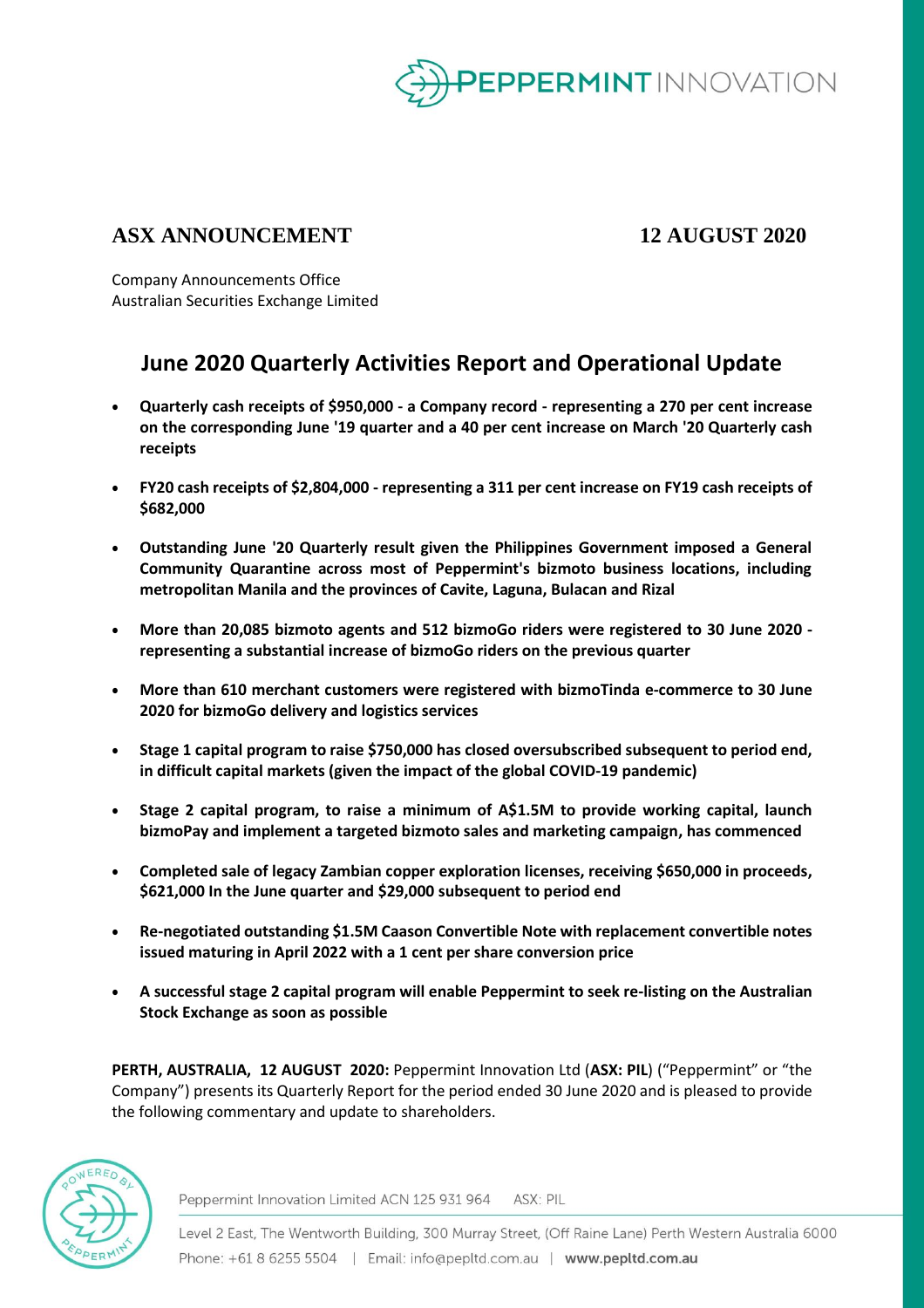

**Peppermint's Managing Director and CEO Chris Kain commented:** "Peppermint has recorded its highest quarterly cash receipts in the history of the company - A\$950,000 - beating our previous record of A\$843,000 recorded in the December 2019 quarter.

"This is an outstanding result and even more remarkable given the quarantine restrictions that have been in place during the entire June quarter across metropolitan Manila and the provinces of Cavite, Laguna, Bulacan and Rizal, which are key bizmoto business operation locations.

"Under the General Community Quarantine regime imposed by the Philippines Government, all human movement was limited to 'essential services' and going to work, with government offices and industries only permitted to operate at 75% of their workforce and scaled-down access to public transportation services.

"Due to Covid 19 we did record a slight drop in quarterly cash receipts to the end of March 2020, but now we are back to our growing revenue trajectory, as the business becomes accustomed to operating in this new COVID-19 environment.

"In the June quarter we continued to successfully grow the number of registered bizmoto agents, bizmoGo merchants and bizmoGo riders - despite the limitation in movements caused by the General Community Quarantine.

"Our new 'normal' work environment means we are implementing different non-contact communication and marketing programs to reach a wider number of potential partners, agents and customers.

"We're also excited to have developed a new version of our bizmoto App, soon to be launched, which quickly allows new products and services to be integrated. We look forward to introducing key nonbank micro-finance and micro-insurance products and services via our new bizmoto App that further deliver our vision to provide financial inclusion to the Filipino people during the latter half of 2020.

"Peppermint's long-term vision to provide financial inclusion to unbanked or underbanked Filipino's has been emphasised by the Philippines Government, who experienced great difficulty providing financial assistance to low-income earners during the early months of quarantine because recipients did not have a bank account or a mobile 'e'-wallet.

"The Company is well placed to work with government agencies, banks, co-operatives and the Filipino people to roll out an improved regime of financial inclusion across the Philippines via the Peppermint platform.

On the corporate front, the legacy Zambian copper exploration licenses were sold, and the \$1.5 million Convertible Note with the Caason Group was renegotiated to extend the maturity date until April 2022.

"We were extremely pleased to have Stage 1 of our capital raise program oversubscribed, particularly in light of the difficult capital markets we were working in due to COVID-19. The level of support we received from investors clearly endorsed the business strategy being implemented by management.



Peppermint Innovation Limited ACN 125 931 964 ASX: PIL

Level 2 East, The Wentworth Building, 300 Murray Street, (Off Raine Lane) Perth Western Australia 6000 Phone: +61 8 6255 5504 | Email: info@pepltd.com.au | www.pepltd.com.au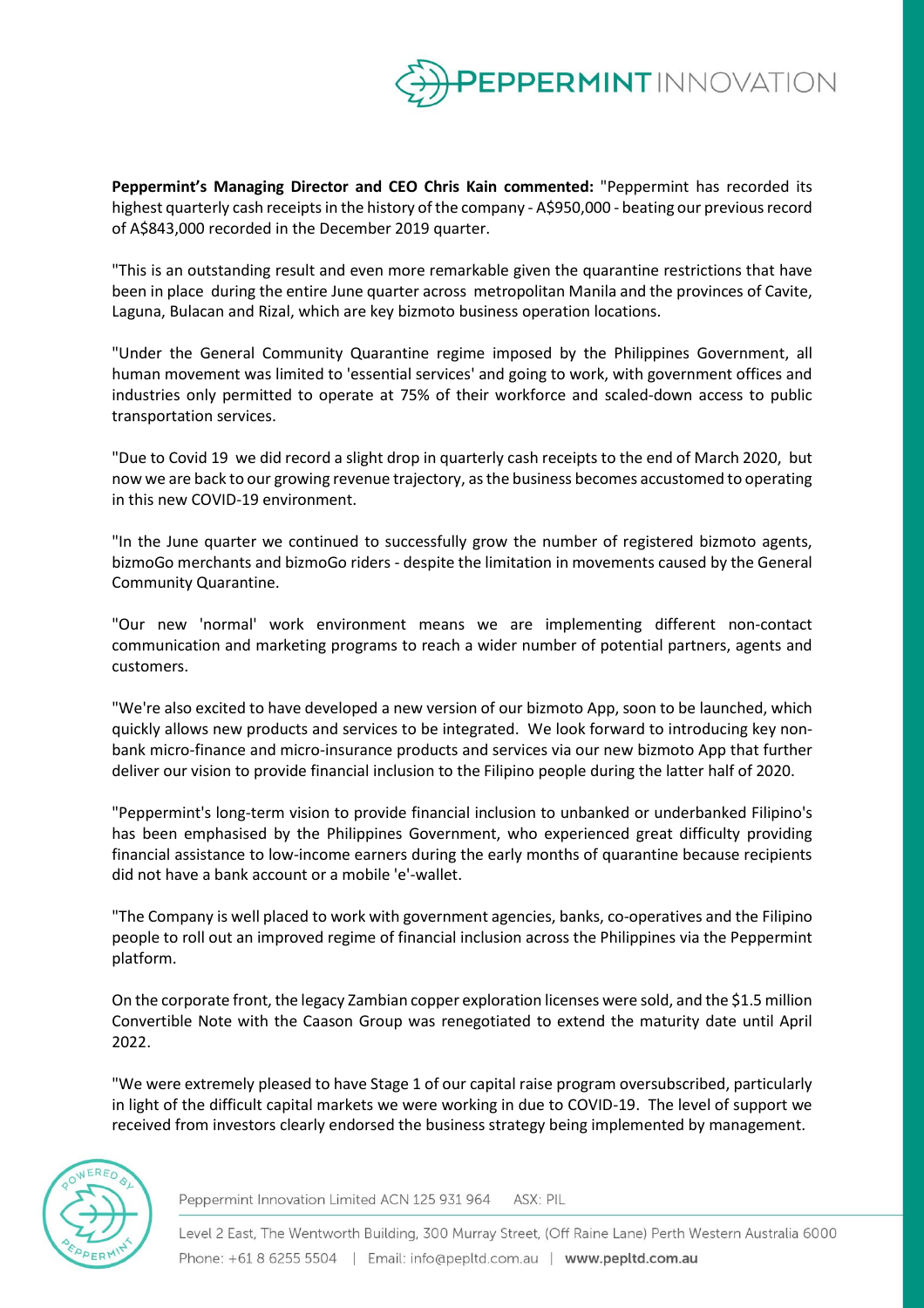

"Now we are working to complete the Stage 2 capital program, to raise a minimum of \$1.5 million at 1 cent per share. This capital is to satisfy the requirements of our auditors to enable them to issue a clear audit opinion on the Company in terms of its working capital going forward, but more importantly and excitingly launch our micro-finance bizmoPay operations in the Philippines which should have a very significant and positive impact on bizmoto platform and operations.

"Once our auditors have issued the Company with a 'clean' audit opinion and the ASX is satisfied that Peppermint's operation and financial condition warrants its continued quotation and listing, the Company will then apply to re-list on the ASX.

"I would like to thank our staff who have worked incredibly hard during these uncertain times and our loyal shareholders for the patience they have shown in the Company. As I have said previously, we look forward to rewarding your faith in the Company's long-term, strategic vision."

### **JUNE 2020 QUARTERLY OPERATIONAL UPDATE AND OUTLOOK**

### **bizmoto Operations, Development and Platform Progress:**

The bizmoto platform delivered a record result during the June quarter, despite the Philippines Government's General Community Quarantine being active across the majority of bizmoto's business locations.

All key metrics for the bizmoto App utilisation increased, with the number of registered agents rising to 20,088. The bizmoGo program again generated substantial interest during the June quarter, with a total of 613 merchants and 512 riders registered as at the end of 30 June 2020.

From a technical perspective, a bizmoto App customer service module (called **bizmoto Pabili**) has been developed and is now available in an Android version for all customers. 'Pabili' is a local term which refers to an act of buying or asking someone to facilitate buying. **bizmoto Pabili** allows customers to easily browse available goods from any listed merchant and then, with a simple click, place an order for delivery by a bizmoGo rider. A Google Play version of bizmoto Pabili is expected to be available in August.

In addition, a new **bizmoto Android App 2.0**, which has been developed and soon to be launched, allows new products and services to be easily integrated and offered in the App. The new **bizmoto App 2.0** will provide agents with a 'quick view' to their earnings and dashboard, which features services such as Bills Payment, eLoad, bizmoTinda and bizmoto Pabili. The Company is also looking to add non-bank financial services such as micro-finance (bizmoPay) and micro-insurance products during the latter half of 2020.

The business development team's series of weekly "Facebook Live" programs continued to prove extremely popular during the June quarter in terms of user engagement and reach, with the last broadcast reaching 7,691 viewers and 1,200 live engagements.



Peppermint Innovation Limited ACN 125 931 964 ASX: PIL

Level 2 East, The Wentworth Building, 300 Murray Street, (Off Raine Lane) Perth Western Australia 6000 Phone: +61 8 6255 5504 | Email: info@pepltd.com.au | www.pepltd.com.au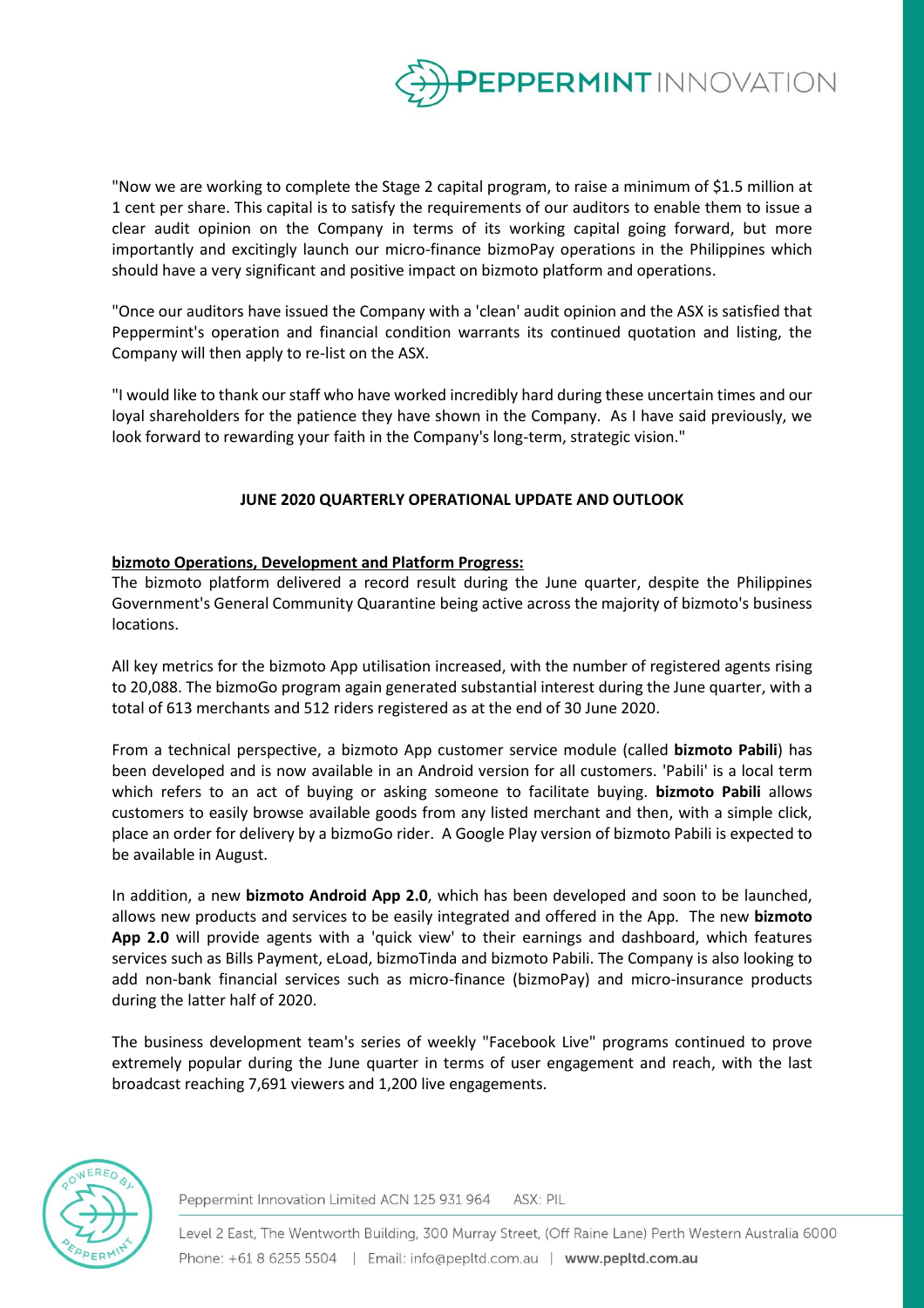

### **bizmoTinda:**

The new bizmoTinda site was launched in late April 2020 featuring a full e-commerce look and functionalities that give bizmoTinda merchants a better experience when selling their products.

Already, some Phase 2 enhancements are being developed including 'area and location mapping of merchants' and providing for 'essential items in the list of categories. The Phase 2 enhancements are expected to be implemented by the end of the September quarter.

#### **bizmoPay:**

The Company continued to progress plans to add bizmoPay to its bizmoto platform via the soon to be released bizmoto mobile 2.0 Android App once Stage 2 of our capital raise program (a minimum of \$1.5 million capital raise at 1 cent per share) is completed. The capital raise will assist to launch bizmoPay and implement a targeted bizmoto platform sales and marketing campaign.

#### **Collaboration with BancNet on Mobile Banking Solution (MBS):**

As previously reported, the General Community Quarantine introduced in March 2020 due to COVID-19 has contributed to some delays in the integration and testing process between BancNet, outsourcing BancNet member banks and Peppermint.

Each client must undertake a three-phase integration process before they launch which includes: (i) interfacing, (ii) BancNet testing and (iii) client end-to-end testing.

To date, Partner Rural Bank (Cotabato) has completed its end-to-end testing and is soon to provide the "system acceptance certificate" to Peppermint. Implementation of the MBS system into the production environment will occur once the Certificate of Eligibility is issued by the BSP to Partner Rural Bank.

Meanwhile, the Bank of Makati has experienced some delays setting up its test servers for the MBS, mainly due to a lack of manpower caused by the general community quarantine. It is targeting August to start its first phase of integration testing.

UCPB Savings Bank is still working on its CASA (bank) system before it can start the process.

Peppermint remains in discussions with five additional outsourcing banks about providing similar BancNet MBS subscription products.

#### **Co-Operative Business Partners:**

Peppermint continued discussions with MASS Specc around providing its Mobile Banking Solution to MASS Specc's network of more than 300 co-operative-members, who themselves have more than a million co-operative customers.

In addition, Peppermint commenced discussions with the Co-operative Health Management Federation (CHMF) to provide online tele-medicine capabilities. The online tele-medicine facility



Peppermint Innovation Limited ACN 125 931 964 ASX: PIL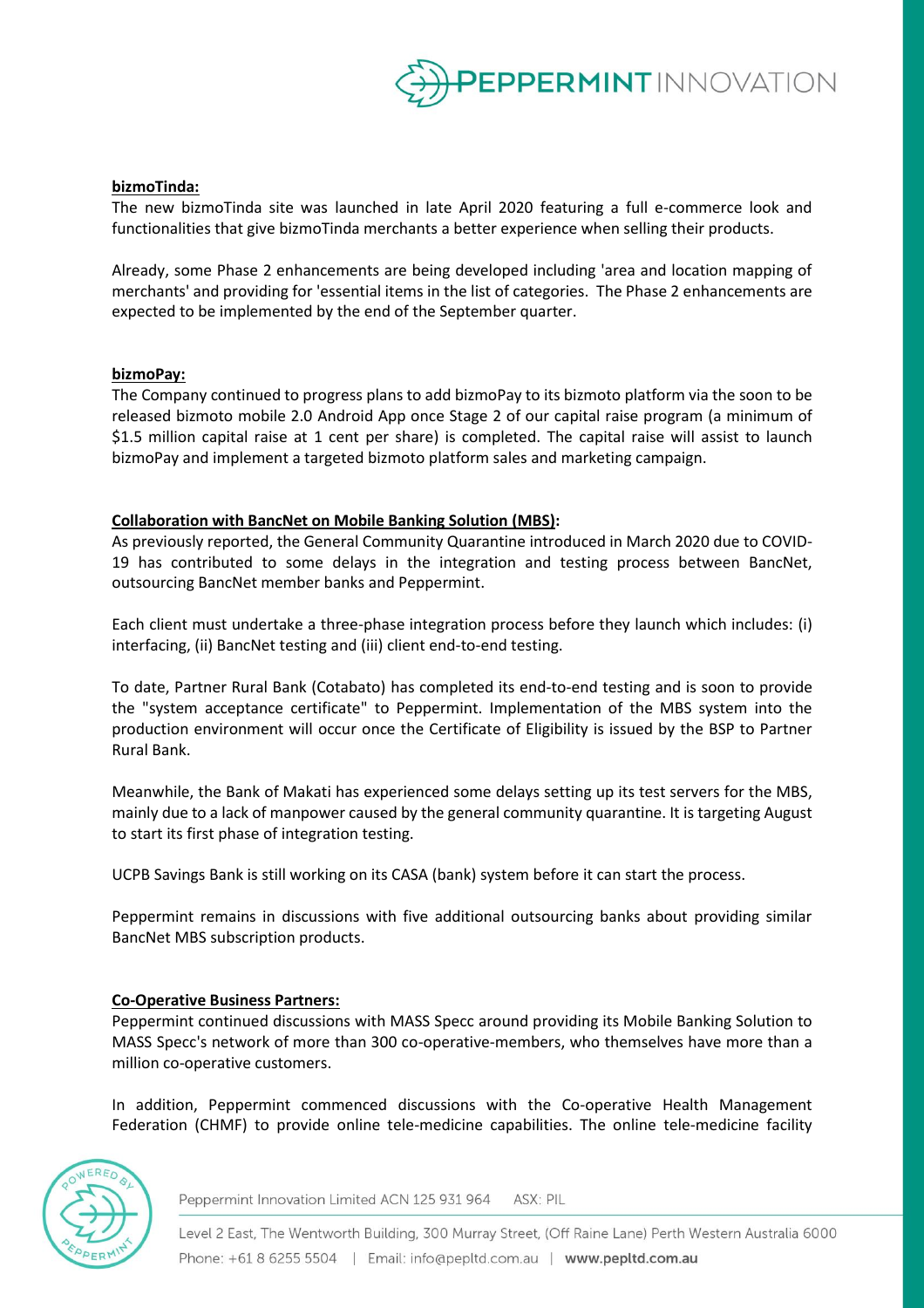

allows specific CHMF policy holders to have one-on-one video conferencing with accredited doctors from the comfort of their home.

#### **Corporate:**

As previously mentioned, the June quarter delivered record cash receipts of \$950,000 for the company.

An Appendix 4C detailing expenditure for the quarter is appended. Payments to related parties totalling \$208k were paid during the quarter for directors' fees, executive remuneration, and pension/superannuation benefits which had not been paid since January 2020.

During the quarter, expenditure was incurred on the ongoing development and operation of the Company's platform.

The Company remained suspended from trading on the Australian Stock Exchange during the June 2020 quarter due to the "disclaimed audit opinion" on the Company's last full financial year audited financial report.

Subsequent to period end, the Company closed its stage 1 capital program to raise \$750,000 oversubscribed with sophisticated and professional investors at 1 cent per share, with an attaching option to buy a further share at 1 cent within 12 months. At 30 June 2020, Peppermint had received \$390k in consideration for issuing 39m shares and 39m options with an exercise price of 1 cent per share on or before 31 March 2021. Now the Company has received money and subscriptions for a further \$405k in consideration for shares and options with an exercise price of 1 cent per share on or before 31 March 2021.

The Company commenced working on the second stage capital program, to raise a minimum of \$1.5 million raise at 1 cent per share. This funding is to satisfy the requirements of auditors and enable them to issue a clear (un-disclaimed) audit opinion on the Company, and launch bizmoPay operations in the Philippines.

Once Peppermint receives a clear audit opinion from the auditor and the ASX is satisfied (under Listing Rule 12) that Peppermint's operations and financial condition warrants continued quotation and listing, the Company will apply to re-list on the ASX.

During the June quarter, the Company signed a Sale and Purchase Agreement for its legacy Zambian copper exploration licenses for \$650,000, with \$621,000 received In the June quarter 2020 and \$29,000 received subsequent to period end.

The \$1.5 million Convertible Note with the Caason Group was renegotiated with all the Caason Convertible Note holders electing to take up new Convertible Notes direct with Peppermint with the maturity date extended to April 2022 and a conversion price reduced to 1 cent per share.

Leigh Ryan and Mark Reid resigned as Non- Executive Directors of the Board during the June quarter. Mr Ryan advised the Company of his resignation after completing the sale of the legacy Zambian



Peppermint Innovation Limited ACN 125 931 964 ASX: PIL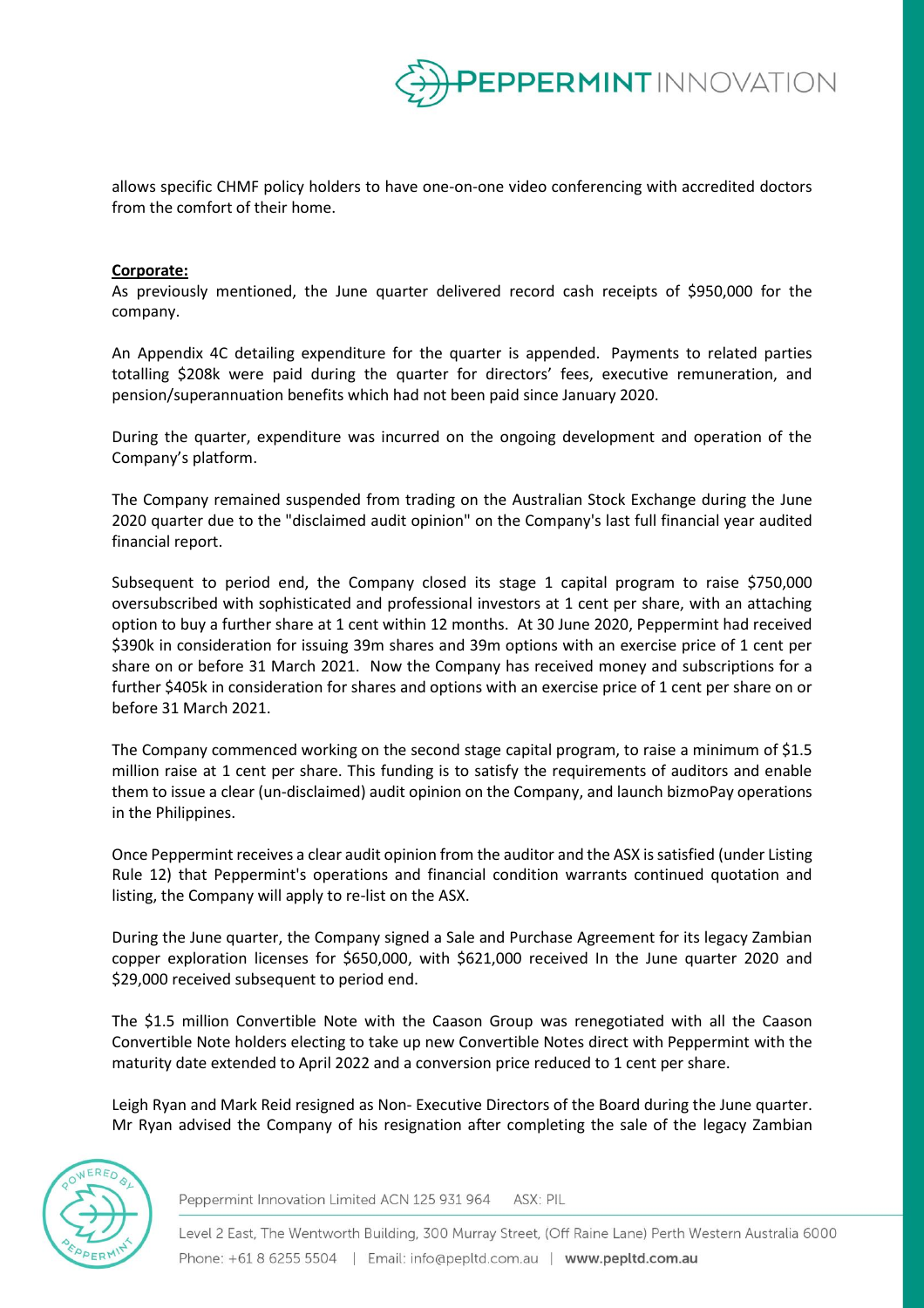

copper licenses and in view of his current commitments as the Managing Director of another mining company. Mr Reid advised the Company of his resignation due to not being able to fulfill his Non-Executive Director duties.

**Ends**

This ASX announcement has been approved by Peppermint Innovation Limited's Board of Directors and authorised for release.

#### **For more information, please contact:**

Chris Kain Managing Director & CEO Peppermint Innovation Limited E: info@pepltd.com.au

#### **About Peppermint Innovation Ltd**

Peppermint Innovation is an Australian company focused on the commercialisation and further development of the Peppermint Platform, a mobile banking, payment and remittance, delivery and logistics, ecommerce and finance technology to service the Philippines market – which was initially designed for banks, agents, associations and microfinance institutions. Peppermint currently operates the Peppermint Platform in the Philippines.



Peppermint Innovation Limited ACN 125 931 964 ASX: PIL

Level 2 East, The Wentworth Building, 300 Murray Street, (Off Raine Lane) Perth Western Australia 6000 Phone: +61 8 6255 5504 | Email: info@pepltd.com.au | www.pepltd.com.au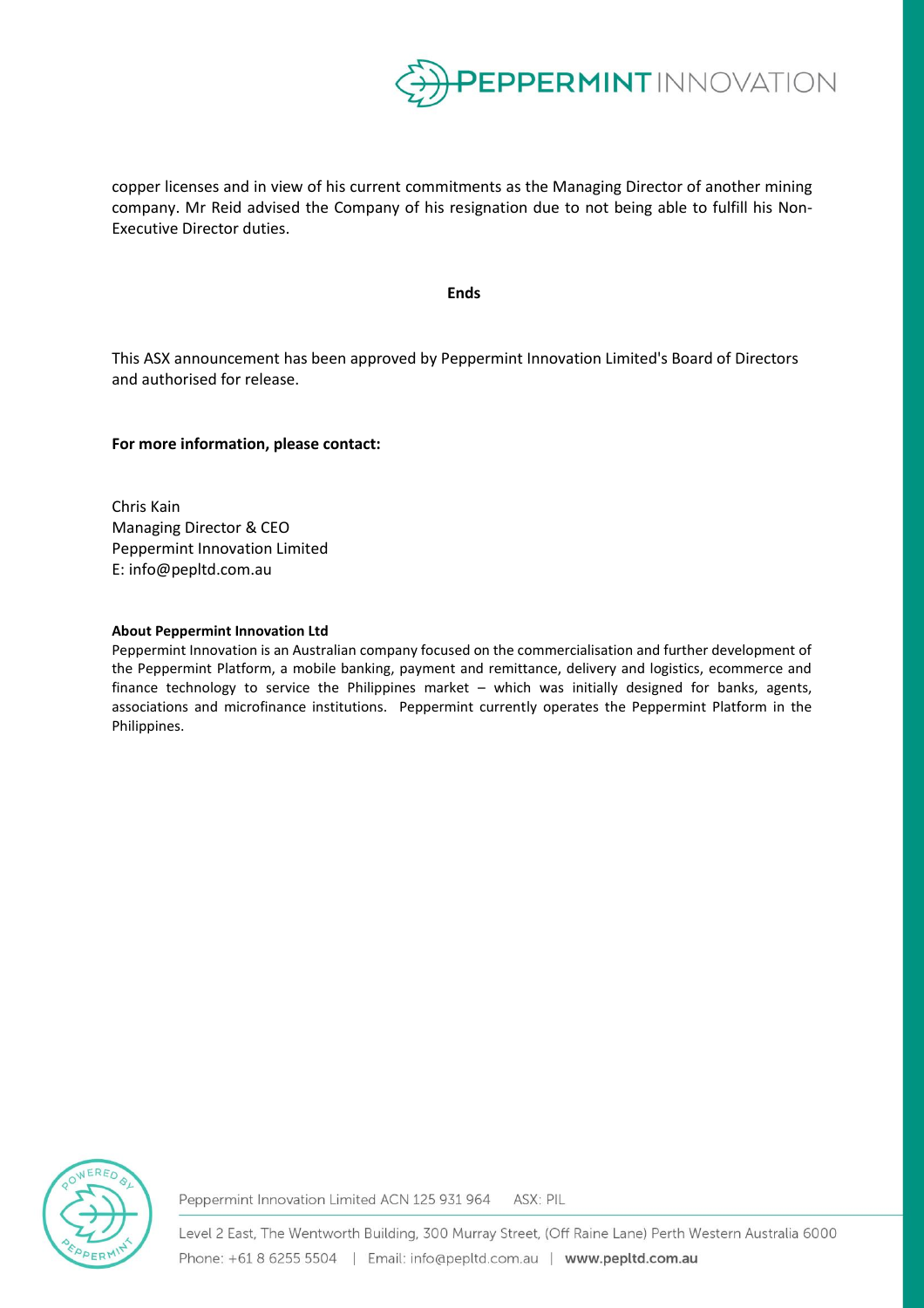# **Appendix 4C**

# **Quarterly cash flow report for entities subject to Listing Rule 4.7B**

| Name of entity                                  |              |  |
|-------------------------------------------------|--------------|--|
| <b>Peppermint Innovation Limited</b>            |              |  |
| <b>ABN</b><br>Quarter ended ("current quarter") |              |  |
| 56 125 931 964                                  | 30 June 2020 |  |

|     | <b>Consolidated statement of cash flows</b>         | <b>Current quarter</b><br>\$A'000 | Year to date<br>(12 months)<br>\$A'000 |
|-----|-----------------------------------------------------|-----------------------------------|----------------------------------------|
| 1.  | Cash flows from operating activities                |                                   |                                        |
| 1.1 | Receipts from customers                             | 950                               | 2,804                                  |
| 1.2 | Payments for                                        |                                   |                                        |
|     | research and development<br>(a)                     |                                   |                                        |
|     | product manufacturing and operating<br>(b)<br>costs | (910)                             | (2,613)                                |
|     | advertising and marketing<br>(c)                    | (5)                               | (66)                                   |
|     | leased assets<br>(d)                                |                                   |                                        |
|     | staff costs<br>(e)                                  | (390)                             | (985)                                  |
|     | (f)<br>administration and corporate costs           | (105)                             | (815)                                  |
| 1.3 | Dividends received (see note 3)                     |                                   |                                        |
| 1.4 | Interest received                                   |                                   |                                        |
| 1.5 | Interest and other costs of finance paid            | (5)                               | (11)                                   |
| 1.6 | Income taxes paid                                   |                                   |                                        |
| 1.7 | Government grants and tax incentives                | 36                                | 36                                     |
| 1.8 | Other (provide details if material)                 |                                   |                                        |
| 1.9 | Net cash from / (used in) operating<br>activities   | (429)                             | (1,650)                                |

| 2.  |     | Cash flows from investing activities |  |
|-----|-----|--------------------------------------|--|
| 2.1 |     | Payments to acquire:                 |  |
|     | (a) | entities                             |  |
|     | (b) | businesses                           |  |
|     | (c) | property, plant and equipment        |  |
|     | (d) | investments                          |  |
|     | (e) | intellectual property                |  |
|     | (f) | other non-current assets             |  |

ASX Listing Rules Appendix 4C (01/12/19) Page 1 + See chapter 19 of the ASX Listing Rules for defined terms.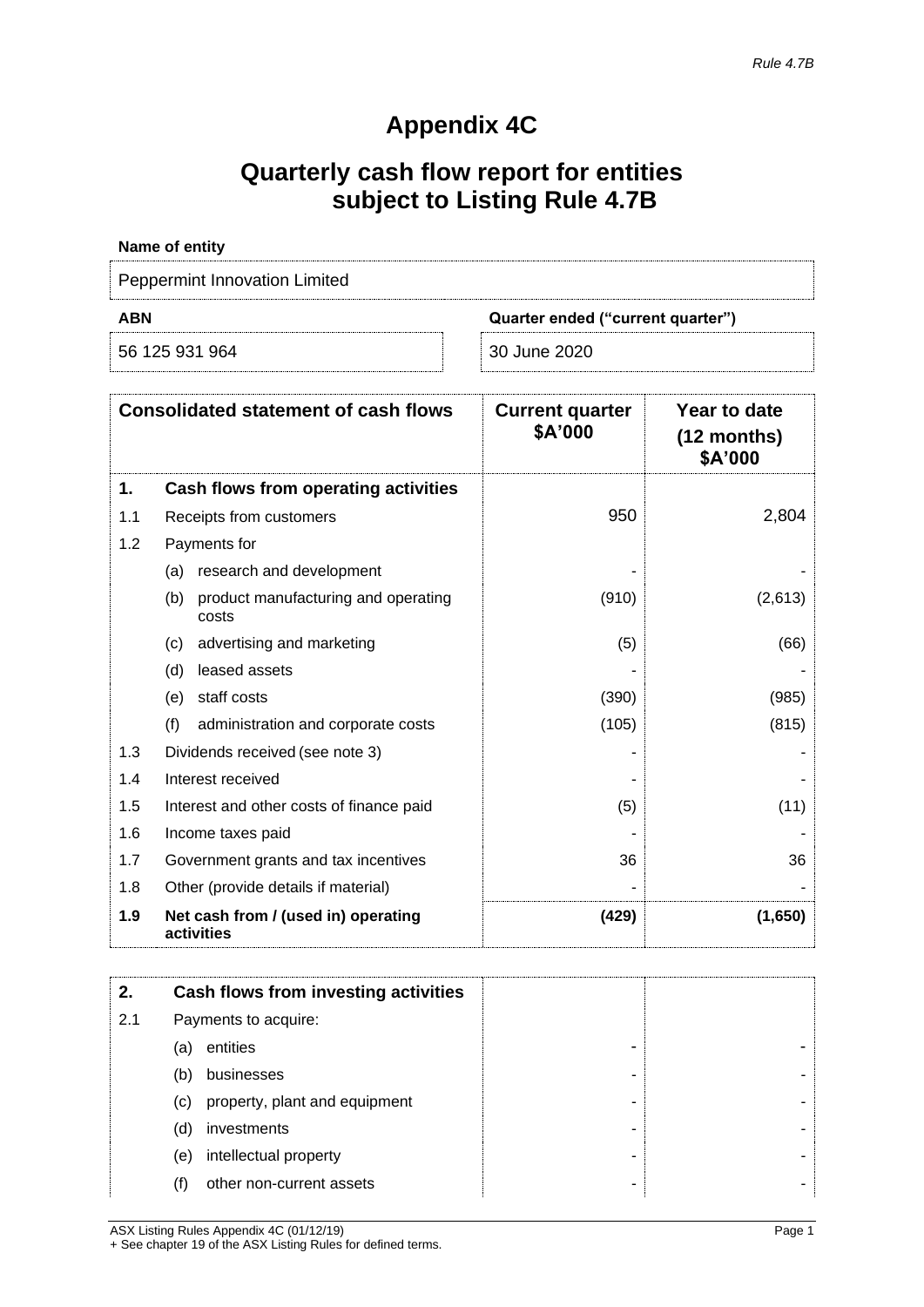|     | <b>Consolidated statement of cash flows</b>       | <b>Current quarter</b><br>\$A'000 | Year to date<br>$(12$ months)<br>\$A'000 |
|-----|---------------------------------------------------|-----------------------------------|------------------------------------------|
| 2.2 | Proceeds from disposal of:                        |                                   |                                          |
|     | entities<br>(a)                                   |                                   |                                          |
|     | (b)<br>businesses                                 |                                   |                                          |
|     | (c)<br>property, plant and equipment              |                                   |                                          |
|     | (d)<br>investments                                |                                   |                                          |
|     | intellectual property<br>(e)                      |                                   |                                          |
|     | (f)<br>other non-current assets                   | 621                               | 621                                      |
| 2.3 | Cash flows from loans to other entities           |                                   |                                          |
| 2.4 | Dividends received (see note 3)                   |                                   |                                          |
| 2.5 | Other (provide details if material)               |                                   |                                          |
| 2.6 | Net cash from / (used in) investing<br>activities | 621                               | 621                                      |

| 3.   | Cash flows from financing activities                                                          |      |       |
|------|-----------------------------------------------------------------------------------------------|------|-------|
| 3.1  | Proceeds from issues of equity securities<br>(excluding convertible debt securities)          | 55   | 390   |
| 3.2  | Proceeds from issue of convertible debt<br>securities                                         |      | 853   |
| 3.3  | Proceeds from exercise of options                                                             |      |       |
| 3.4  | Transaction costs related to issues of<br>equity securities or convertible debt<br>securities |      |       |
| 3.5  | Proceeds from borrowings                                                                      |      |       |
| 3.6  | Repayment of borrowings                                                                       |      | (32)  |
| 3.7  | Transaction costs related to loans and<br>borrowings                                          |      |       |
| 3.8  | Dividends paid                                                                                |      |       |
| 3.9  | Other (provide details if material)                                                           | (20) | 20    |
| 3.10 | Net cash from / (used in) financing<br>activities                                             | 35   | 1,211 |

| 4.  | Net increase / (decrease) in cash and<br>cash equivalents for the period |       |         |
|-----|--------------------------------------------------------------------------|-------|---------|
| 4.1 | Cash and cash equivalents at beginning of<br>period                      | 37    | 82.     |
| 4.2 | Net cash from / (used in) operating<br>activities (item 1.9 above)       | (429) | (1.650) |
| 4.3 | Net cash from / (used in) investing activities<br>(item 2.6 above)       | 621   | 621     |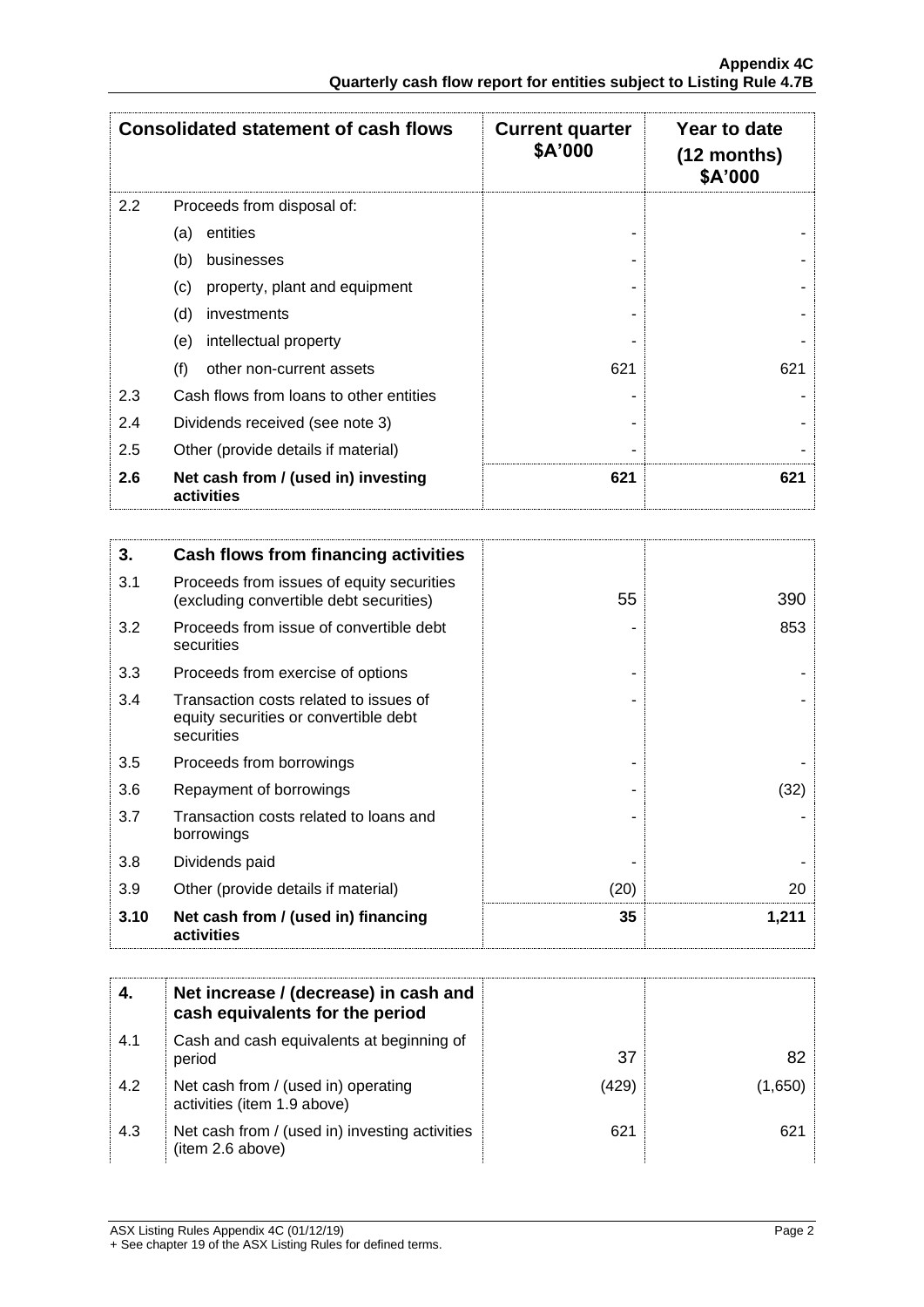| <b>Consolidated statement of cash flows</b> |                                                                    | <b>Current quarter</b><br>\$A'000 | Year to date<br>$(12$ months)<br>\$A'000 |
|---------------------------------------------|--------------------------------------------------------------------|-----------------------------------|------------------------------------------|
| 4.4                                         | Net cash from / (used in) financing activities<br>item 3.10 above) | 35                                |                                          |
| 4.5                                         | Effect of movement in exchange rates on<br>cash held               |                                   |                                          |
| 4.6                                         | Cash and cash equivalents at end of<br>period                      | 264                               | 264                                      |

| 5.  | Reconciliation of cash and cash<br>equivalents<br>at the end of the quarter (as shown in the<br>consolidated statement of cash flows) to the<br>related items in the accounts | <b>Current quarter</b><br>\$A'000 | <b>Previous quarter</b><br>\$A'000 |
|-----|-------------------------------------------------------------------------------------------------------------------------------------------------------------------------------|-----------------------------------|------------------------------------|
| 5.1 | <b>Bank balances</b>                                                                                                                                                          | 259                               | 32                                 |
| 5.2 | Call deposits                                                                                                                                                                 |                                   |                                    |
| 5.3 | <b>Bank overdrafts</b>                                                                                                                                                        |                                   |                                    |
| 5.4 | Other (provide details)                                                                                                                                                       | 5                                 | 5                                  |
| 5.5 | Cash and cash equivalents at end of<br>quarter (should equal item 4.6 above)                                                                                                  | 264                               | 37                                 |

| 6.  | Payments to related parties of the entity and their<br>associates                          |
|-----|--------------------------------------------------------------------------------------------|
| 6.1 | Aggregate amount of payments to related parties and their<br>associates included in item 1 |

| <b>Current quarter</b><br>\$A'000 |
|-----------------------------------|
| 208                               |
|                                   |
|                                   |

6.2 Aggregate amount of payments to related parties and their associates included in item 2

Note: if any amounts are shown in items 6.1 or 6.2, your quarterly activity report must include a description of, and an explanation for, such payments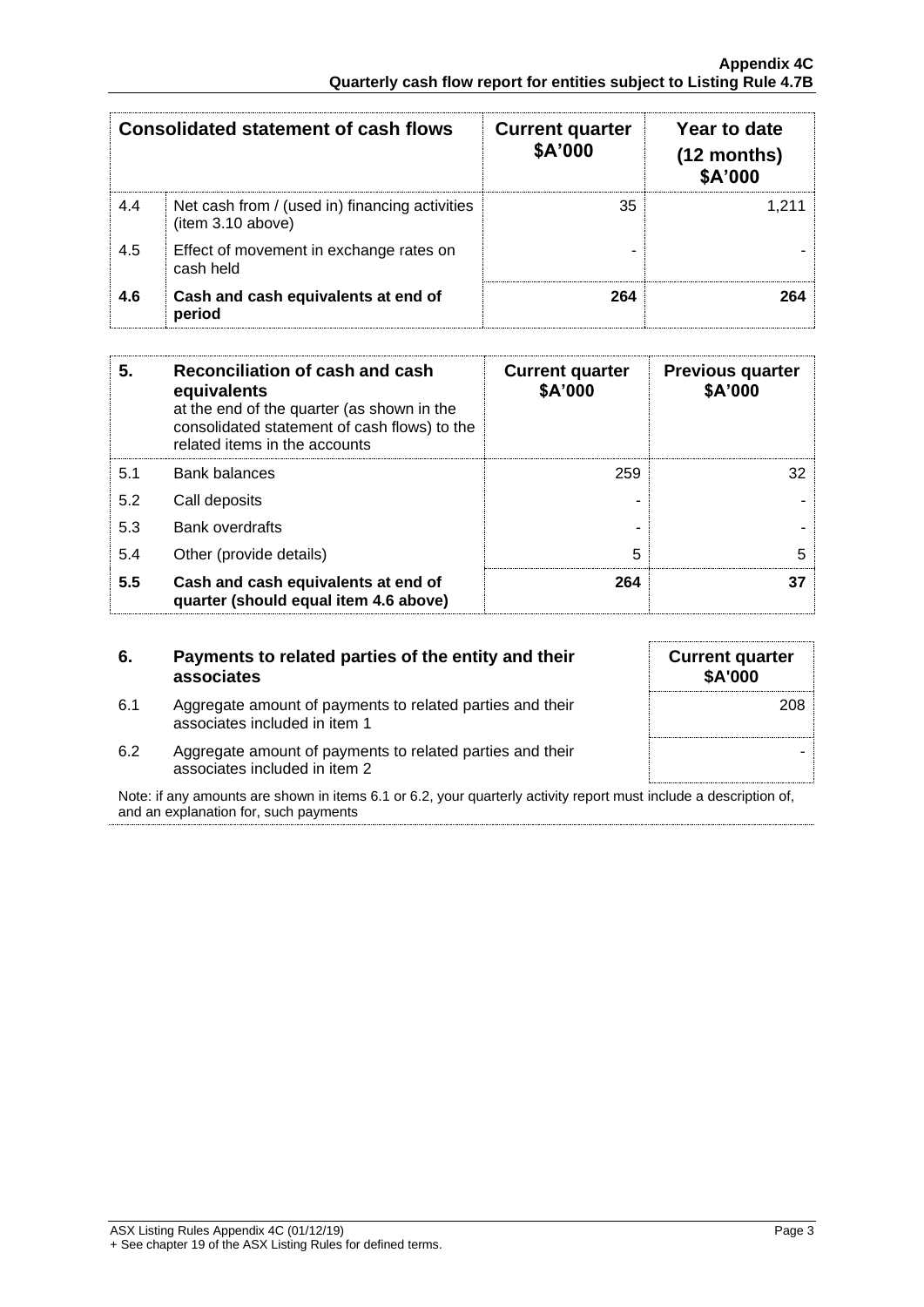#### **7. Financing facilities** *Note: the term "facility' includes all forms of financing arrangements available to the entity. Add notes as necessary for an understanding of the sources of finance available to the entity.* 7.1 Loan facilities

- 7.2 Credit standby arrangements
- 7.3 Other (please specify)
- **7.4 Total financing facilities**

| <b>Total facility</b><br>amount at quarter<br>end<br>\$A'000 | Amount drawn at<br>quarter end<br>\$A'000 |
|--------------------------------------------------------------|-------------------------------------------|
|                                                              |                                           |
|                                                              |                                           |
|                                                              |                                           |
|                                                              |                                           |

#### 7.5 **Unused financing facilities available at quarter end** -

7.6 Include in the box below a description of each facility above, including the lender, interest rate, maturity date and whether it is secured or unsecured. If any additional financing facilities have been entered into or are proposed to be entered into after quarter end, include a note providing details of those facilities as well.

n/a

| 8.  | Estimated cash available for future operating activities                     | \$A'000 |
|-----|------------------------------------------------------------------------------|---------|
| 8.1 | Net cash from / (used in) operating activities (Item 1.9)                    | (429)   |
| 8.2 | Cash and cash equivalents at quarter end (Item 4.6)                          | 264     |
| 8.3 | Unused finance facilities available at quarter end (Item 7.5)                |         |
| 8.4 | Total available funding (Item $8.2 +$ Item $8.3$ )                           | 264     |
| 8.5 | Estimated quarters of funding available (Item 8.4 divided by<br>Item $8.1$ ) | 0.6     |

- 8.6 If Item 8.5 is less than 2 quarters, please provide answers to the following questions:
	- 1. Does the entity expect that it will continue to have the current level of net operating cash flows for the time being and, if not, why not?

| Answer:<br>Yes                                                                  |                                                                                                                                                                                                                        |
|---------------------------------------------------------------------------------|------------------------------------------------------------------------------------------------------------------------------------------------------------------------------------------------------------------------|
| 2.                                                                              | Has the entity taken any steps, or does it propose to take any steps, to raise further<br>cash to fund its operations and, if so, what are those steps and how likely does it<br>believe that they will be successful? |
| Answer:                                                                         |                                                                                                                                                                                                                        |
| The entity is seeking to raise capital and is currently suspended from the ASX. |                                                                                                                                                                                                                        |
| per share.                                                                      | Subsequent to period end the entity raised \$405k via the issue of 40.5m shares at 1 cent                                                                                                                              |
| 3.                                                                              | Does the entity expect to be able to continue its operations and to meet its business<br>objectives and, if so, on what basis?                                                                                         |
| Answer:                                                                         |                                                                                                                                                                                                                        |

Yes, via raising capital.